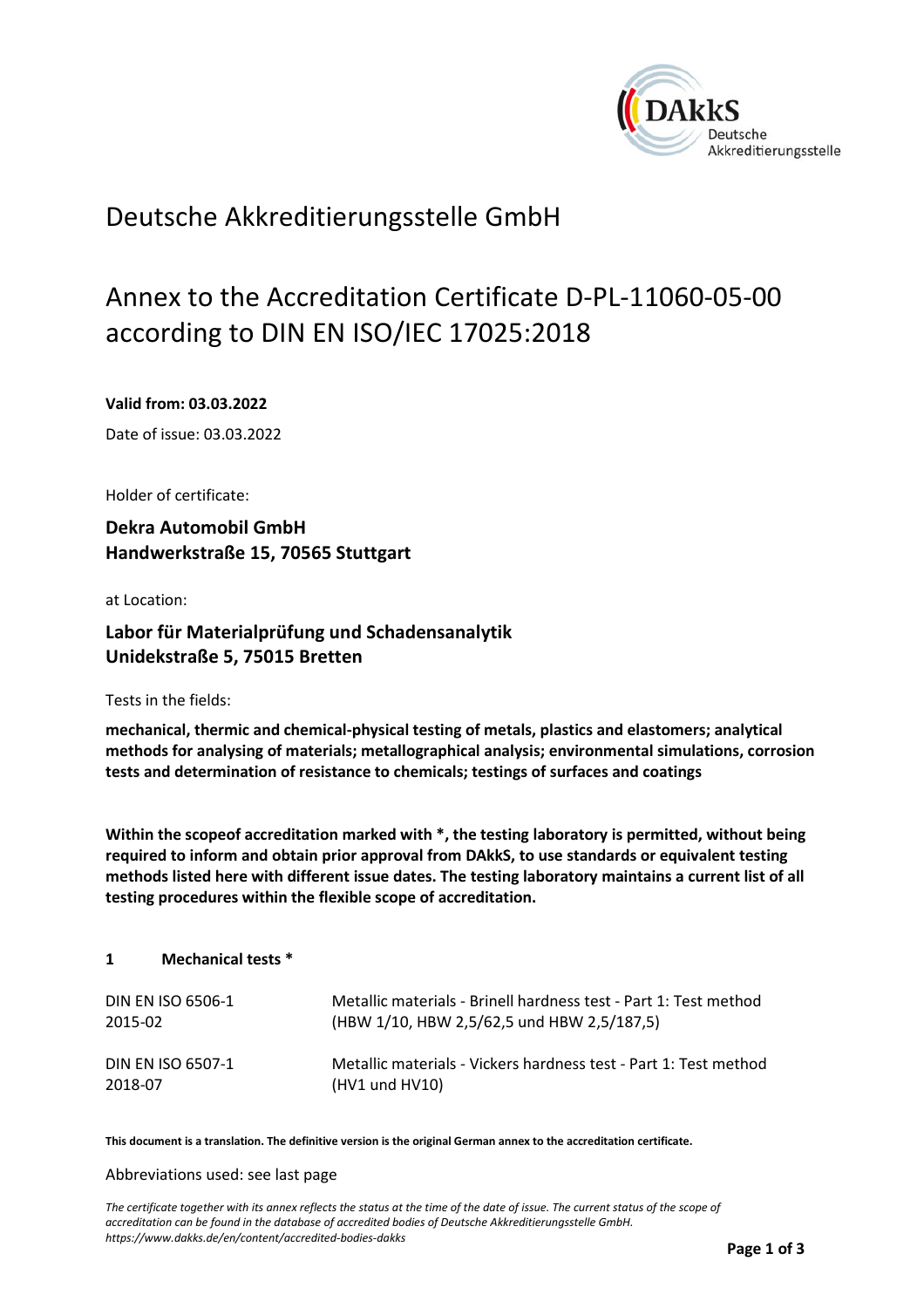#### **Annex to the accreditation certificate D‐PL‐11060‐05‐00**



| <b>DIN ISO 48-4</b><br>2021-02 | Rubber, vulcanised or thermoplastic - Determination of hardness - Part 1:<br>Indentation with durometer method<br>(Shore hardness A and D) |
|--------------------------------|--------------------------------------------------------------------------------------------------------------------------------------------|
| <b>DIN 53504</b>               | Testing of rubber - Determination of tensile strength at break, tensile                                                                    |
| 2017-03                        | stress at yield, elongation at break and stress values in a tensile test                                                                   |
| DIN EN ISO 6892-1<br>2020-06   | Metallic materials - Tensile testing - Part 1: Method of test at room<br>temperature<br>(here: method B)                                   |
| <b>DIN EN ISO 527-2</b>        | Plastics - Determination of tensile properties - Part 2: Test conditions for                                                               |
| 2012-06                        | moulding and extrusion plastics                                                                                                            |
| <b>DIN EN ISO 527-3</b>        | Plastics - Determination of tensile properties - Part 3: Test conditions for                                                               |
| 2019-02                        | films and sheets                                                                                                                           |

## **2 Analytic methods \***

| <b>DIN EN ISO 11357-2</b>            | Plastics - Differential scanning calorimetry (DSC) - Part 2: Determination                                                                                       |
|--------------------------------------|------------------------------------------------------------------------------------------------------------------------------------------------------------------|
| 2020-08                              | of glass transition temperature and glass transition step height                                                                                                 |
| <b>DIN EN ISO 11357-3</b><br>2018-07 | Plastics - Differential scanning calorimetry (DSC) - Part 3: Determination<br>of temperature and enthalpy of melting and crystallization<br>(withdrawn standard) |
| DIN EN ISO 11358-1                   | Thermogravimetry (TGA-analysis) of polymers – Part 1:                                                                                                            |
| 2014-10                              | General principles                                                                                                                                               |

## **3 Spectral analysis**

| <b>PV-001 FT-IR</b>          | Spectral analysis using IR spectrometer for plastics (thermoplastics,                                                                                                |
|------------------------------|----------------------------------------------------------------------------------------------------------------------------------------------------------------------|
| 2016-06                      | thermosets, elastomers) and organic compounds analysis                                                                                                               |
| <b>PV-002 OES</b><br>2016-06 | Optical emission spectroscopy (OES - spark spectrometer) to determine<br>chemical compounds of the following alloys: Iron, aluminium and copper<br>base, rare earths |

## **4 Environmental simulations, corrosion tests and determination of resistance to chemicals \***

| <b>DIN EN ISO 9227</b> | Corrosion tests in artificial atmospheres - Salt spray tests |
|------------------------|--------------------------------------------------------------|
| 2017-07                | (here: chapter $3.2.2$ )                                     |

**‐Translation‐**